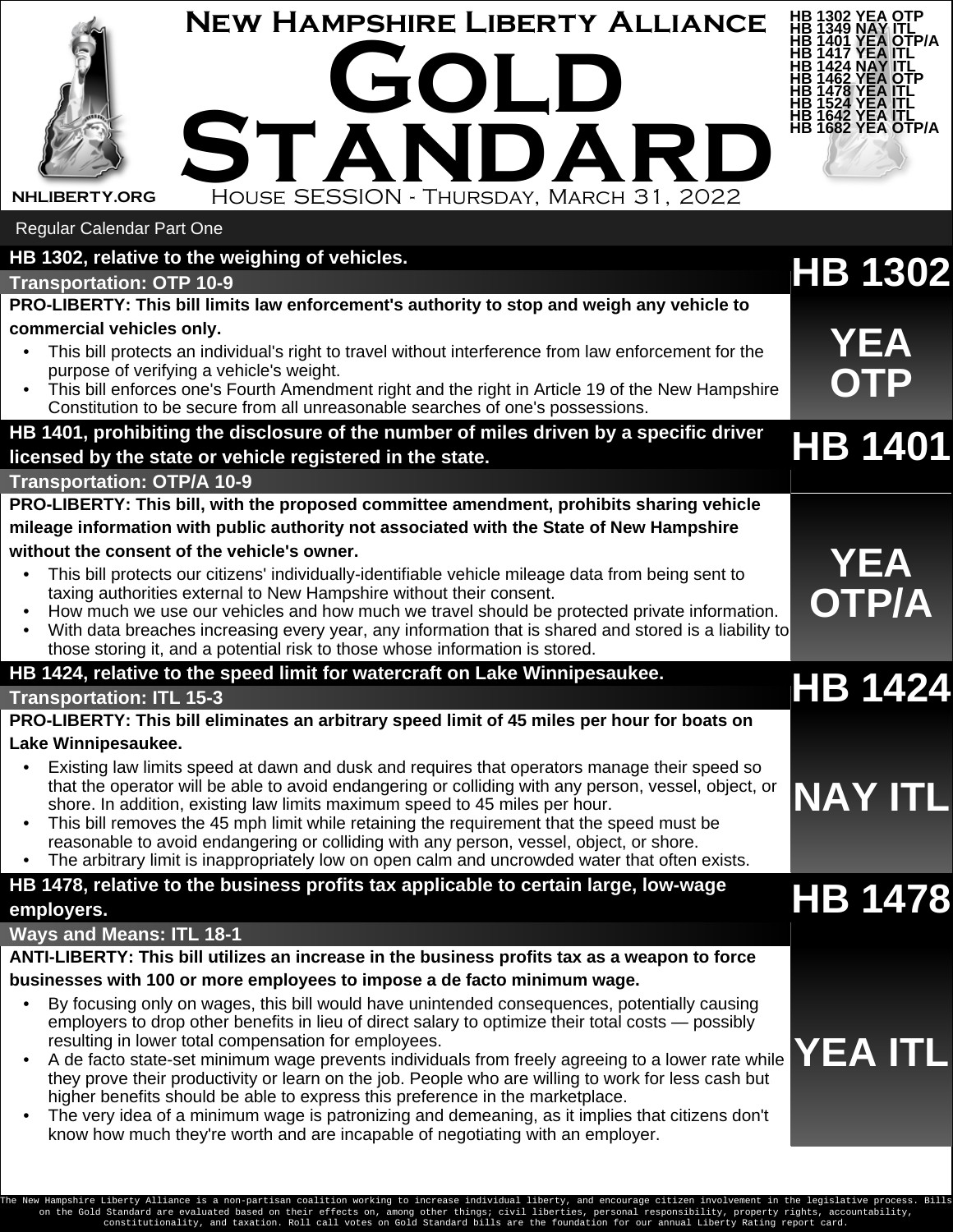| HB 1524, establishing a national service alumni attraction and retention fund.                                                                                                                                                                                                                                                                                                                                                                                                               | <b>HB 1524</b> |
|----------------------------------------------------------------------------------------------------------------------------------------------------------------------------------------------------------------------------------------------------------------------------------------------------------------------------------------------------------------------------------------------------------------------------------------------------------------------------------------------|----------------|
| <b>Ways and Means: ITL 12-11</b>                                                                                                                                                                                                                                                                                                                                                                                                                                                             |                |
| ANTI-LIBERTY: This bill creates a new taxpayer-funded handout designed to subsidize                                                                                                                                                                                                                                                                                                                                                                                                          |                |
| individuals who are considering pursuing postsecondary education or employment in New                                                                                                                                                                                                                                                                                                                                                                                                        |                |
| Hampshire after completion of AmeriCorps or Peace Corps service.                                                                                                                                                                                                                                                                                                                                                                                                                             |                |
| While the spending is initially small, this bill would require a new state position to administer the<br>fund. Ultimately, this would become a state-funded lobbying group that would see to increase<br>spending and outreach for distribution of taxpayer money.<br>We can encourage people to move to the state by reducing spending and barriers to private<br>property use that currently may make New Hampshire unaffordable for both returning volunteers<br>and existing residents.  | <b>YEA ITL</b> |
| <b>Regular Calendar Part Two</b>                                                                                                                                                                                                                                                                                                                                                                                                                                                             |                |
| HB 1349, decriminalizing the possession and use of psilocybin mushrooms.                                                                                                                                                                                                                                                                                                                                                                                                                     |                |
| <b>Criminal Justice and Public Safety: ITL 18-2</b>                                                                                                                                                                                                                                                                                                                                                                                                                                          | <b>HB 1349</b> |
| PRO-LIBERTY: This bill decriminalizes the possession or use of a certain amount of psilocybin                                                                                                                                                                                                                                                                                                                                                                                                |                |
| mushrooms by a person 18 years of age or older.                                                                                                                                                                                                                                                                                                                                                                                                                                              |                |
| Individuals own themselves; what they put in their bodies would not be dictated by the state in a<br>free society.                                                                                                                                                                                                                                                                                                                                                                           |                |
| Drug laws create criminals where there are none, and waste state and law enforcement resources<br>in doing so.                                                                                                                                                                                                                                                                                                                                                                               |                |
| For psilocybin specifically, it tends to be disproportionately utilized by college students and<br>veterans, and is a substance that is neither chemically nor physically addictive to the user<br>(areterecovery.com/psilocybin/). Additionally, the reason why it is disproportionately used by<br>veterans is because it has been demonstrated to be a potent treatment for PTSD (hscweb3.hsc.u<br>sf.edu/blog/2013/07/15/low-doses-of-psychedelic-drug-erases-conditioned-fear-in-mice). | <b>NAY ITL</b> |
| Furthermore, it has been shown that the use of psilocybin has assisted cancer patients in reducing<br>anxiety and depression, and has helped with end of life care (nyulangone.org/news/single-dose-h<br>allucinogenic-drug-psilocybin-relieves-anxiety-depression-patients-advanced-cancer).<br>Decriminalizing the act of using psilocybin will not harm anyone and in some cases will improve                                                                                             |                |

• Decriminalizing the act of using psilocybin will not harm anyone, and in some cases will improve the quality of life of those who use it. This bill protects the liberty, health, and autonomy of Granite Staters.

## Regular Calendar Part Three

| HB 1417, relative to payment by the state of a portion of retirement system contributions $\mathsf{HB}$ 1417 |  |  |
|--------------------------------------------------------------------------------------------------------------|--|--|
| of political subdivision employers.                                                                          |  |  |

**Finance: ITL 11-10**

| ANTI-LIBERTY: This bill provides that the state shall pay 7.5% of contributions of retirement |
|-----------------------------------------------------------------------------------------------|
| system employers other than the state for group I teachers and group II members.              |

- This bill is a massive expansion of the New Hampshire state public retirement fund liability.
- This bill is a massive expansion of the New Hampshire state public retirement fund liability.<br>This would further socialize the cost of public retirement, forcing all citizens of the state to pay for **YEA ITL** committments made by localities.

## **[HB 1462](https://bills.nhliberty.org/bills//2022/HB1462), relative to motorcycle learner's permits. Finance: OTP 21-0 HB 1462**

## **PRO-LIBERTY: This bill requires the Department of Safety to issue a 45-day extension to the**

- **expiration of a motorcycle learner's permit, upon application of the permit holder.**<br>• This bill creates an extended opportunity for those learning to ride a motorcycle to practice and prepare for passing their motorcycle licensing examination.
	- While this extension is definitely a step in the right direction, it would be improved if there were no limits on the number of renewals.

**OTP**